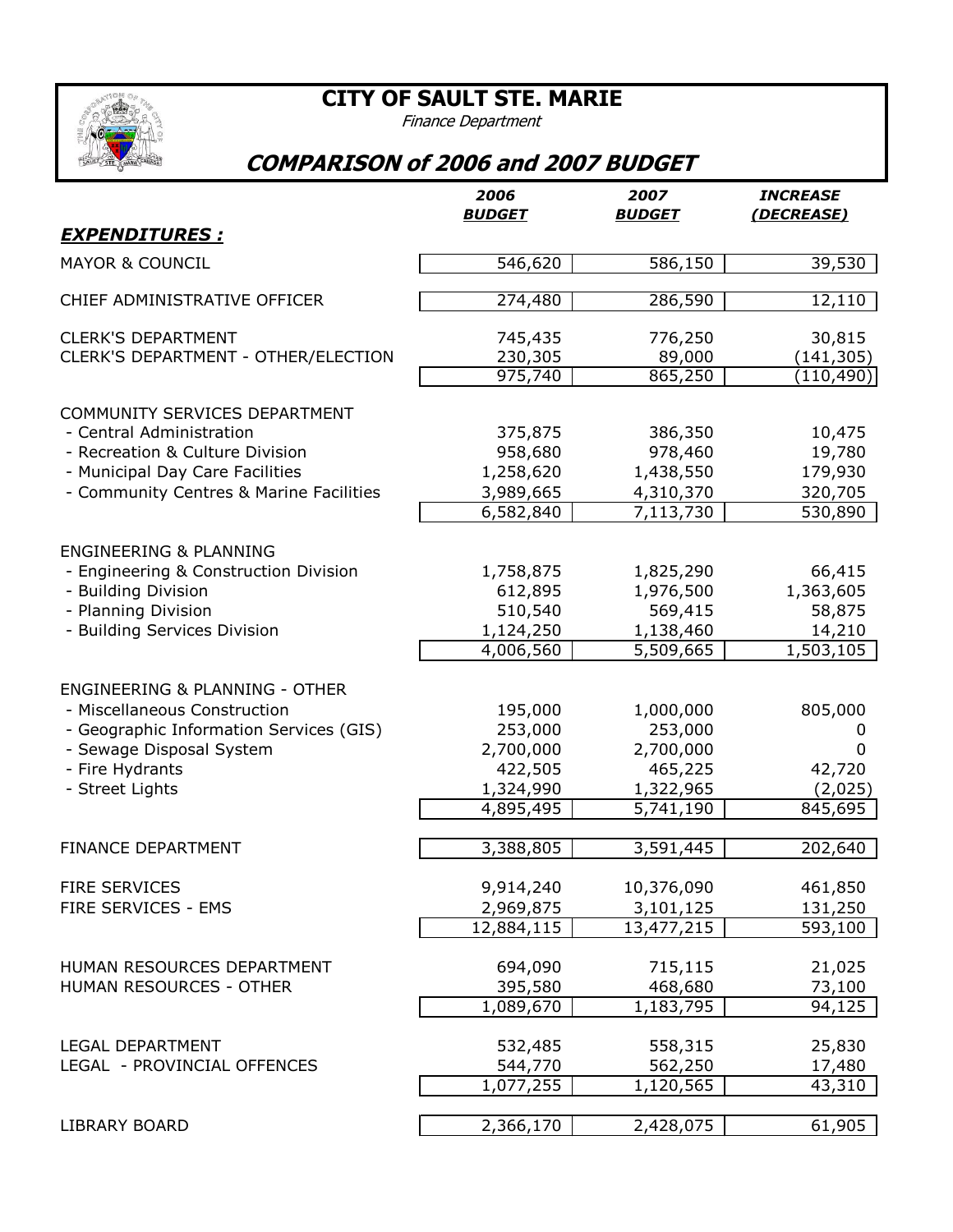|                                                              | 2006<br><b>BUDGET</b>  | 2007<br><b>BUDGET</b> | <b>INCREASE</b><br>(DECREASE) |
|--------------------------------------------------------------|------------------------|-----------------------|-------------------------------|
| <b>EXPENDITURES</b> (continued):                             |                        |                       |                               |
| POLICE SERVICES BOARD                                        | 18,611,435             | 19,465,165            | 853,730                       |
|                                                              |                        |                       |                               |
| PUBLIC WORKS & TRANSPORTATION<br>- Public Works Division     | 19,592,457             | 19,976,428            | 383,971                       |
| - Transit & Parking Division                                 | 8,111,950              | 8,632,360             | 520,410                       |
| - Cemetery Division                                          | 942,780                | 961,900               | 19,120                        |
| - Parks Division                                             | 2,592,010              | 2,656,370             | 64,360                        |
|                                                              | 31,239,197             | 32,227,058            | 923,501                       |
|                                                              |                        |                       |                               |
| SOCIAL SERVICES DEPARTMENT<br>- Administration & OW Programs | 5,907,585              | 6,373,540             | 465,955                       |
| - Community Child Care Division                              | 465,075                | 473,280               | 8,205                         |
| - Social Housing                                             | 2,129,175              | 2,112,925             | (16, 250)                     |
| - Accessibility Programs                                     | 81,000                 | 89,000                | 8,000                         |
|                                                              | 8,582,835              | 9,048,745             | 465,910                       |
|                                                              |                        |                       |                               |
| OTHER MUNICIPAL AREAS<br>- Corporate Financial Expenses      | 2,483,740              | 2,506,550             | 22,810                        |
| - Corporate Insurance                                        | 975,000                | 1,067,500             | 92,500                        |
| - Administrative Accounts                                    | 1,043,160              | 987,660               | (55, 500)                     |
| - Grants to Outside Agencies                                 | 1,268,390              | 1,285,255             | 16,865                        |
| - Grants - Cultural Advisory Board                           | 53,900                 | 53,900                | 0                             |
|                                                              | $\overline{5,824,190}$ | 5,900,865             | 76,675                        |
| <b>LEVY BOARDS</b>                                           |                        |                       |                               |
| - DSSAB Levy                                                 | 22,947,005             | 22,453,180            | (493, 825)                    |
| - Algoma Public Health                                       | 2,428,175              | 1,922,205             | (505, 970)                    |
|                                                              | 25,375,180             | 24,375,385            | (999,795)                     |
| ECONOMIC DEVELOPMENT INITIATIVES                             |                        |                       |                               |
| - EDC (Economic Development Corp)                            | 1,045,975              | 1,082,545             | 36,570                        |
| - Other Economic Initiatives                                 | 367,890                | 367,890               | 0                             |
| - Economic Diversification Fund                              | 1,000,000              | 500,000               | (500,000)                     |
|                                                              | 2,413,865              | 1,950,435             | (463,430)                     |
| PROVISIONS FOR RESERVES                                      |                        |                       |                               |
| - Hospital Donation                                          | 2,100,000              | 2,100,000             | 0                             |
| - Capital from Current                                       | 500,000                | 600,000               | 100,000                       |
| - Landfill Site Reserve                                      | 1,240,565              | 1,325,565             | 85,000                        |
| - Sewer Capital Reserve                                      | 4,869,070              | 5,753,705             | 884,635                       |
| - Other Reserves                                             | 1,035,065              | 2,132,886             | 1,097,821                     |
|                                                              | 9,744,700              | 11,912,156            | 2,167,456                     |
|                                                              |                        |                       | $\mathbf 0$                   |
| CAPITAL & LONG TERM DEBT (net Levy)                          | 10,294,875             | 10,294,875            |                               |
| <b>TOTAL EXPENDITURE - BUDGET</b>                            | 150,174,027            | 157,078,354           | 6,904,327                     |